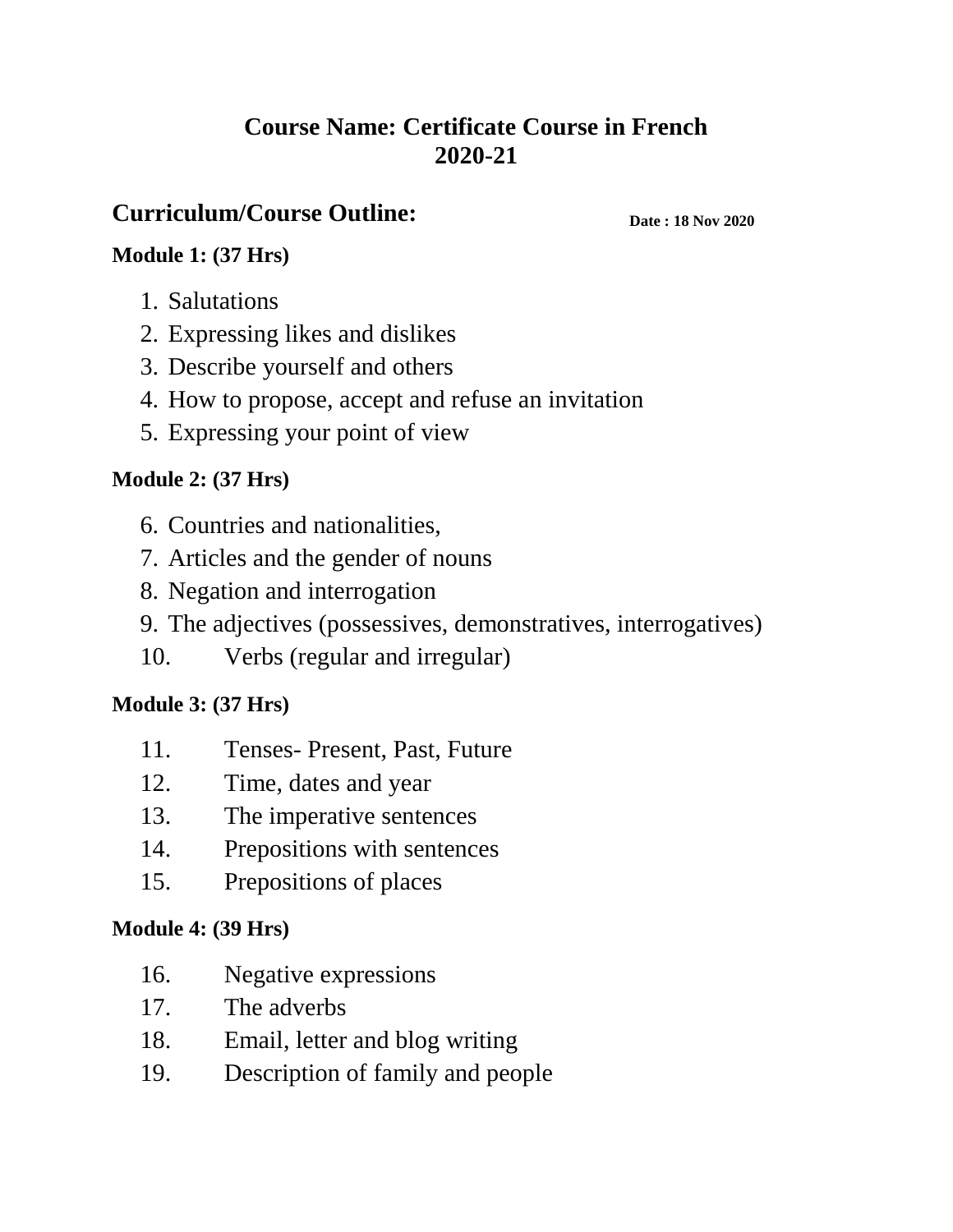- 20. Giving information to people and asking the same
- 21. The adverbs of quantity

## **ASSESSMENT PROCEDURE:**

As far as assessment is concerned, this program is built in such a way that the student should be able to understand, read and write in basic French. For that they need to pass three exams based on the prescribed book and workbook- LATITUDES 1, from the department of languages. The exams are as follows

- 1. The first paper is PAPER 1- Grammar and written comprehension, the Paper is of 100 marks.
- 2. The second paper is PAPER 2- Written expression, culture and Civilization, the paper is of 100 marks, the questions are based from the book taught during the session.
- 3. The third paper is PAPER 3- ORAL FOR FRENCH CERTIFICATE, in which students have to present himself /herself in French, question and answer round with external teachers. This exam is also of 100 marks
- These three exams are taken at the end of the session and the students need to pass all three exams in order to clear the certificate in French. So, they will be marked from 300 in total as per the three papers.

# **SUMMARY REPORT WITH OUTCOME:**

Students were assessed on hands on activities, exercises and terminal examination. All students who successfully completed the course for the given year they will be

• Able to speak and understand basic French